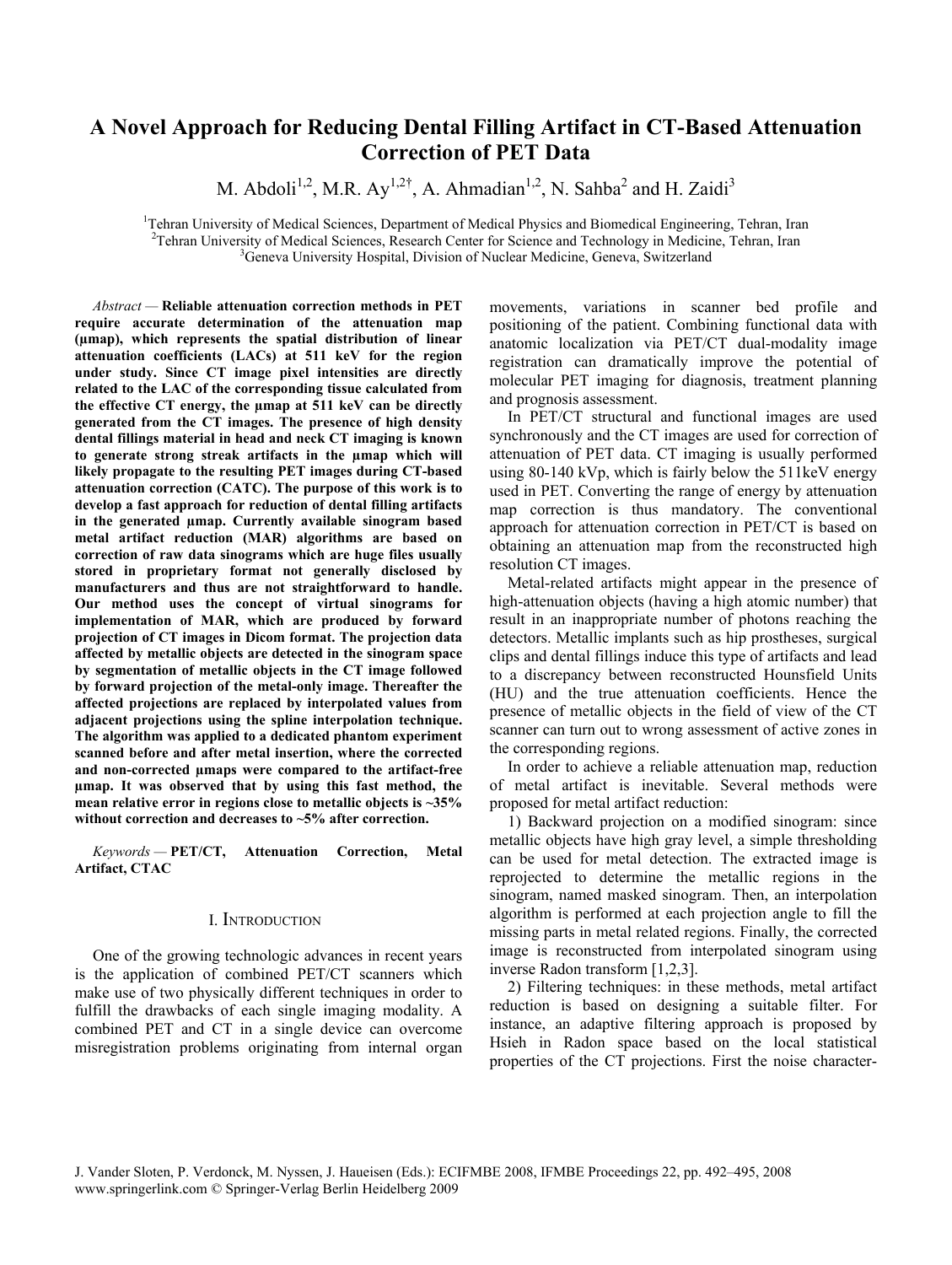istics of a projection sample are modeled. Then a filter is designed such that its parameters are dynamically adjusted to adapt to the local noise characteristics [4].

3) Iterative reconstruction algorithms: Expectation maximization and algebraic reconstruction techniques are two common methods in this field but implementation is time consuming and might not be suitable for routine clinical application [5,6,7].

4) Hybrid methods are proposed in [8] in which a combination of the above mentioned algorithms are used.

Currently available metal artifact reduction techniques using backward projection of a modified sinogram are usually applied to raw projection data which are huge encrypted files that are not easy to decode and manipulate. Making use of a virtual sinogram produced by forward projection of CT images makes the algorithm faster and accessible. The approach proposed in this paper uses the backward projection of the corrected virtual sinogram and achieves acceptable results for metal artifact reduction in PET/CT images. It should be noted that our goal is not to generate high quality diagnostic CT image in the regions close to the artifact. Rather our MAR method is to provide artifact free umap.

## II. MATERIALS AND METHODS

## *A. Phantoms and scanning protocols*

To investigate the effect of metal streak artifacts caused by dental fillings on the accuracy of CTAC, a jaw phantom was designed and constructed. This phantom is made of a 20 cm in diameter and 4 cm in height cylindrical plexiglass and consists of 16 syringes with different diameters filled with  $K_2HPO_4$  solution with two different concentrations. Eight 7 mm diameter syringes and six 10 mm diameter were filled with 1800 mg/cm<sup>3</sup> concentration of  $K_2 HPO_4$  solution simulating teeth and two 20 mm diameter syringes were filled with 900 mg/cm<sup>3</sup> concentration of  $K_2HPO_4$  solution mimicking jaw bone. These inserts were arranged in a form that is approximately similar to a real jaw. In order to generate metal artifacts in CT images, GK-110 dental amalgams were inserted in the location of posterior teeth. A clinical GE LightSpeed VCT (General Electric Healthcare Technologies, Waukesha, WI) 64 slice CT scanner was used to acquire images of the phantom. The phantom was scanned at 120 kVp and 200 mAs twice in the same position: first without any metal insertion and then with 2 metal insertions. The first scan was performed to allow assessment of the accuracy of the metal artifact correction algorithm through comparison with and without metal artifact image.

## *B. MAR algorithm*

Most of the currently available sinogram based MAR algorithms are based on correction of raw data sinograms which are huge files usually stored in proprietary format not generally disclosed by manufacturers and thus are not straightforward to handle or manipulate. Our method uses the concept of virtual sinograms for implementation of MAR, which are produced by forward projection of CT images in 2D. This procedure was performed using a MATLAB routine. Although CT images obtained from a virtual sinogram might not be of sufficient quality for clinical diagnosis, it is suitable for the CTAC procedure. One of the reasons is that the CT images are downsampled and smoothed to match the resolution of PET images which renders them less sensitive to small inaccuracies.

In order to detect the projection data affected by metallic objects in the sinogram metallic objects are segmented by applying a simple thresholding to the original image allowing to obtain a metal-only image (fig. 1b). Thereafter this image is forward projected in 360 degrees to obtain a sinogram directly related to metallic objects. In this sinogram, the pixels with intensities greater than zero reflect the projections affected by metallic objects (fig. 1d).

The next step is to replace these projections in the original sinogram by appropriate values. To do so these affected projections are replaced by interpolated values from adjacent projections using the spline interpolation technique. Then the corrected sinogram is reconstructed in order to generate the artifact free image.





To produce the  $\mu$ map from the corrected CT images, three steps have to be performed. The first step is to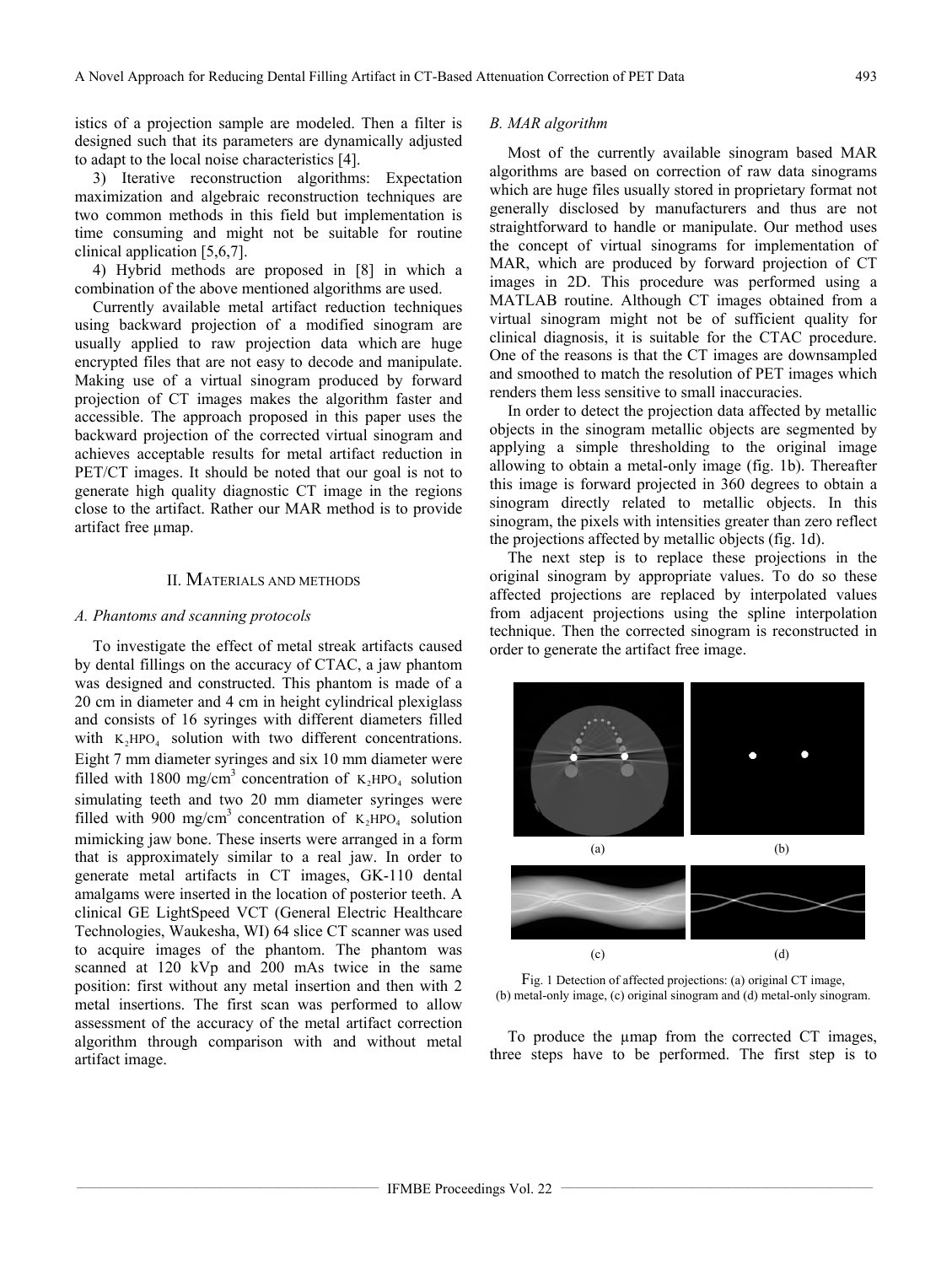equalize the size of the CT image and the PET image to be corrected. This is achieved by down-sampling of the corrected CT image. The second step is to match the spatial resolution of the CT and PET images. A Gaussian filter with an appropriate kernel size is applied to the CT image to achieve this goal. The linear attenuation coefficient measured with CT is calculated at the x-ray energy rather than at the 511 keV. It is therefore necessary to convert the linear attenuation coefficients obtained from the CT scan to those corresponding to the 511 keV. In this work, a bilinear calibration curve is used for energy conversion.

Likewise, the µmap without metal artifacts is produced and compared to the umap produced by the corrected image. The comparison was performed by defining 25 regions of interest (ROIs) in different areas of the phantom including teeth, bones, areas deteriorated by artifacts and artifact-free areas. The ROI statistics were analyzed for both the corrected and artifact-free images and the results reported on Box and Whisker plots.

# III. RESULTS

The metal artifact correction algorithm was applied to the CT image of the phantom including dental filling amalgams followed by generation of the μmap (Figure 2b). Figure 2c shows the image obtained from the phantom without amalgams where no visible artifact can be observed. For comparison with the corrected μmap, regions corresponding to dental fillings were replaced with values corresponding to metal in the original image.

As can be observed in Figure 3, the ROIs were defined on jaw bones (ROIs 1 and 2), posterior teeth (ROIs 3, 4, 5 and 6), anterior teeth (ROIs 7, 8, 9, 10, 11, 12, 13 and 14), regions affected by artifact inside the teeth (ROIs 15, 16, 17, 18 and 19), regions affected by artifact outside the teeth (ROIs 20 and 21) and regions unaffected by artifact (ROIs 22, 23, 24 and 25). The same ROIs were also defined on the original μmap, corrected μmap and artifact-free μmap. Thereafter the mean values, standard deviations and standard errors of these ROIs were reported in Box and Whisker plots to illustrate the relative differences between the original μmap and the artifact-free μmap (fig. 4a) and between the corrected umap and the artifact-free umap (fig. 4b).

## IV. DISCUSSION

The proposed method can be used to generate attenuation maps suitable for attenuation correction of PET data thus providing a fast and convenient method allowing to correct for the presence of metal artifacts caused by dental fillings without the need to use the raw data. Its performance for eliminating artifacts in regions adjacent to metallic object is noticeable. As illustrated in Figure 4(a), metal artifacts cause an immense difference between the original μmap and the one without metal artifact in some regions including metallic object proximity and regions between two metallic objects. It can be observed from Figure 4(b) that these differences are considerably reduced using this MAR approach. It should be noted that the errors didn't change to a great extent in some regions, mostly those related to jaw bones and teeth.

The next step of this work is to apply the algorithm on clinical oral and head and neck PET/CT data, which is currently ongoing.





Fig. 2 (a) μmap obtained from the original image, (b) μmap obtained from the corrected image, (c) μmap obtained from without metallic artifacts.



Fig. 3 ROIs defined on the μmap to evaluate the accuracy of the metal artifact correction technique.